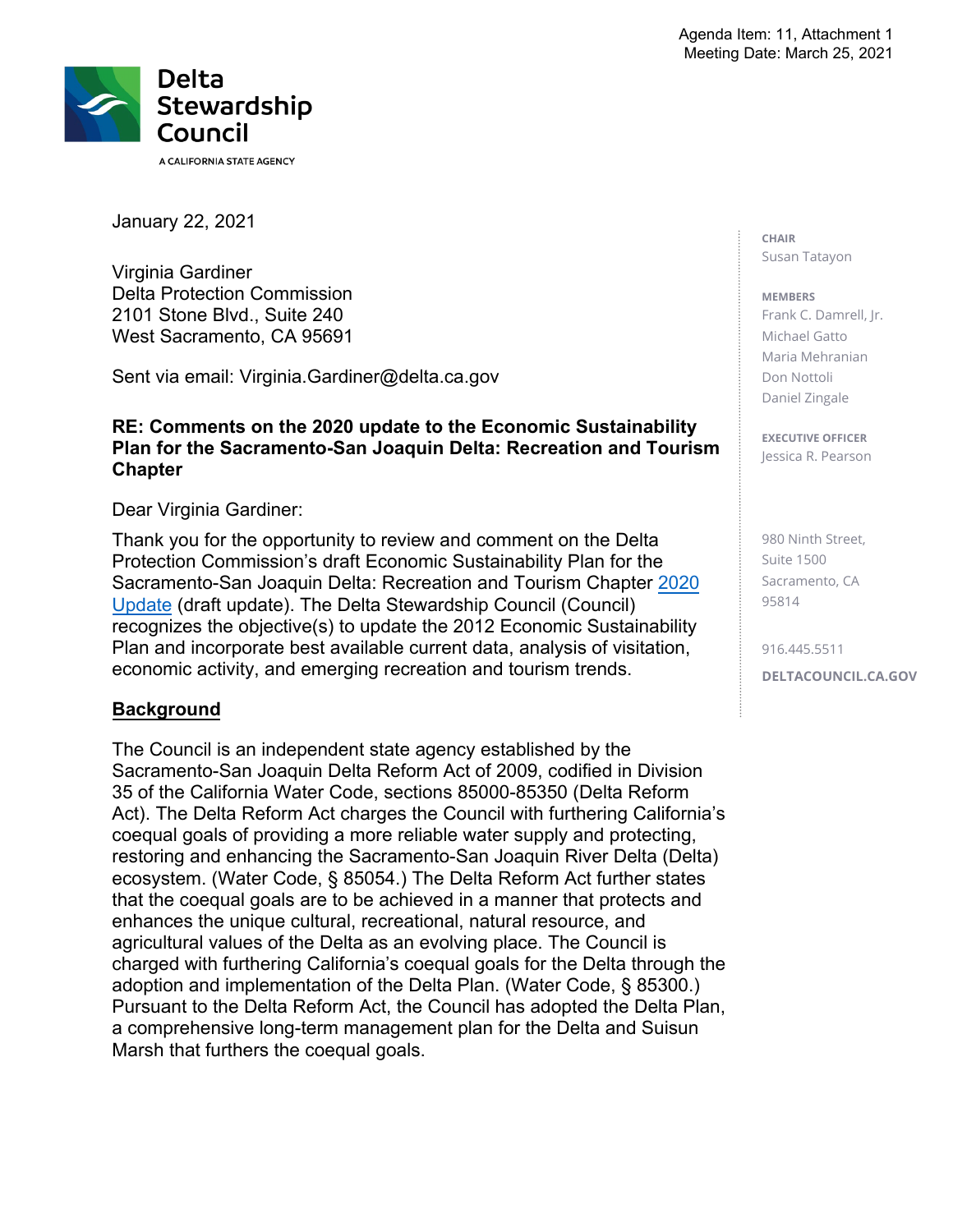Virginia Gardiner Economic Sustainability Plan for the Sacramento-San Joaquin Delta: Recreation and Tourism Chapter 2020 Update (draft) January 22, 2021 Page 2

The Delta Reform Act requires the Delta Protection Commission (DPC) to prepare an Economic Sustainability Plan (ESP) for the Delta region. The last ESP was published in January 2012, and includes information on a range of topics including Delta agriculture, recreation and tourism, public safety, levees, and conveyance and restoration impacts. The Council notes that the 2012 ESP helped inform recommendations that the DPC provided to the Council during development of the 2013 Delta Plan.

# **Comments and Questions**

Since 2012, a number of changes have occurred in the region related to recreation and tourism, including the 2019 designation of the Delta as a National Heritage Area (NHA), continued planning work on the Great Delta Trail, creation of a marketing taskforce [\(visitCAdelta.com](https://visitCAdelta.com)), and most recently the impact of the COVID-19 pandemic. In addition, in 2015 the proposed Bay-Delta Conservation Plan pivoted to California WaterFix and EcoRestore, and subsequently in 2019 to the proposed Delta Conveyance Project. The Delta Plan has been updated to reflect these and other updates, including amendments on Performance Measures used to track progress towards the coequal goals (including measures on recreation opportunities and Delta tourism), single-year water transfers, Conveyance, Storage, and Operations, and the ongoing Delta Levees Investment Strategy (DLIS). An amendment to Chapter 4 of the Delta Plan, focused on ecosystem restoration, is currently under consideration.

As the DCP notes, despite these changes, the Delta recreation and tourism economy declined by approximately 20% between 2012 and 2019. In the ESP Recreation Chapter, the DPC is proposing a number of potential tools to address this decline and plan for continued population growth and pervasive constraints to recreation. In a meeting held on December 16, 2020, DPC staff discussed the potential for a new Joint Powers Authority (JPA) that could be created to help coordinate recreation and tourism activities in the Delta. Section 8.4.3 of the draft update also discusses the benefits of establishing a facilitator organization, such as a JPA, to coordinate management of complex regional landscapes such as the Delta. It would be helpful for the DPC to describe the vision for the proposed JPA. More specifically, who would lead, participate, and identify sources of potential funding? In addition, how would JPA roles and responsibilities overlap with participants' current duties? How would this effort go beyond the status quo and potentially help coordinate funding across county and other jurisdictional boundaries?

Additionally, Council staff are interested in learning DPC's perspective on the expected impacts of the National Heritage Area (NHA) designation on recreation funding and conservation as it becomes more recognized. Council staff are participating in the NHA management plan advisory committee and note that recognition has to date received more attention than funding opportunities and needs.

The draft update touches on recreation trends, but Council staff are eager to learn more about recreation preferences in and outside of the Delta today, and how these preferences are expected to change with other factors such as climate change, conveyance, habitat restoration, and more. How do these changing recreation preferences intersect with a changing Delta population? Section 8.3.7 of the update notes that the DPC expects the breakdown of recreation